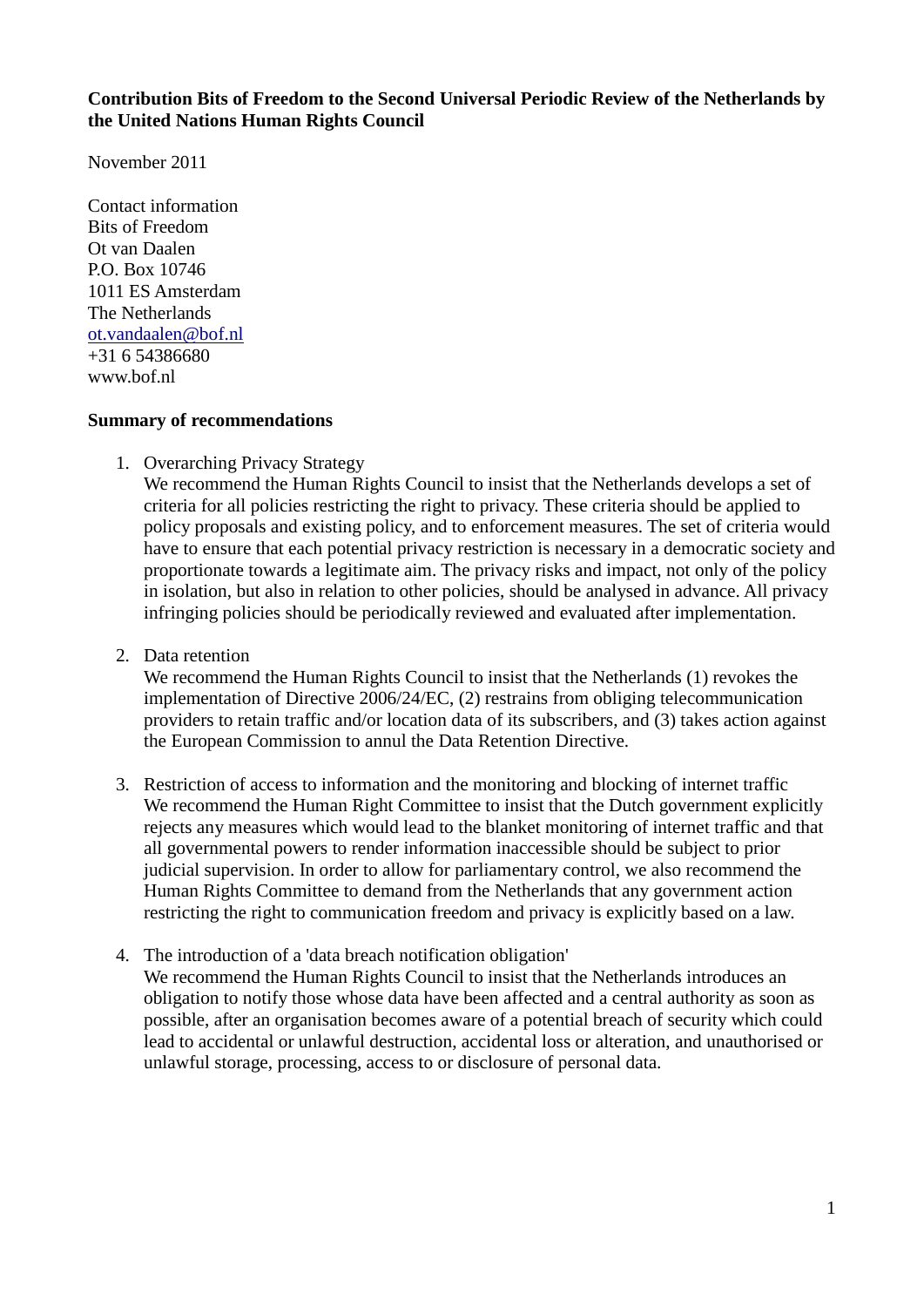# **Introduction**

- 5. Bits of Freedom is the Dutch digital rights organisation (NGO), focusing on privacy and communications freedom in the digital age. Bits of Freedom is one of the founders and a member of European Digital Rights (EDRi). She strives to influence legislation and selfregulation, on a national and a European level.
- 6. During previous Universal Periodic Reviews of various states, the Dutch government recommended to guarantee free and unrestricted access to the internet and to remove all internet monitoring and control facilities restricting the use of the internet thereof.<sup>1</sup> Bits of Freedom supports this foreign policy but cannot deny the contradiction between these recommendations and Dutch domestic policy.
- 7. In this report Bits of Freedom wishes to inform the Human Rights Committee on recent developments concerning the violation of privacy and internet freedom by the Dutch government.

## **Overarching Privacy Strategy**

- 8. The Netherlands lacks an overarching privacy framework for the evaluation of its policies. Meanwhile, the Dutch constitution prohibits judicial review of the constitutionality of such policies. As a result, the Dutch government does not thoroughly review the impact of policy proposals on the right to privacy, nor thoroughly examines the necessity and proportionality thereof and often ignores concerns raised by civil society and the Dutch data protection authority ('DPA'). After adoption, the Dutch government often does not seriously address the problems associated with the lack of such a framework.
- 9. This is illustrated by the ongoing privacy infringements related to the central telecommunications database for investigative purposes (the Centraal Informatiepunt Onderzoek Telecommunicatie, 'CIOT'). This database stores the personal data of all Dutch communications subscribers and is accessed on a massive scale: almost three million times per year in 2009. Year after year, internal and external auditors continue to find grave privacy breaches in relation to the operation of CIOT.<sup>2</sup> In fact, the DPA in 2011 found that 9 out 11 reviewed data requests via CIOT of the Dutch national police were without legal basis.<sup>3</sup> The government has, so far, not taken any serious action to prevent infringements and even embraced an increase in access requests per year as an explicit policy goal.<sup>4</sup>
- 10. Given the above, it is crucial that every privacy-restricting policy proposal of the Dutch government is subjected to a strict test in order to ensure conformity with the right to privacy and related rights. In addition, existing policy needs to be reviewed and subjected to this test on a periodic basis. The Dutch government, by not consistently and thoroughly applying such strict criteria, ignoring advice by the DPA and dismissing concerns by civil society infringes the rights set out under article 12 Universal Declaration of Human Rights

1

<sup>1</sup> See for example the Report of the Working Group on the Universal Periodic Review Islamic Republic of Iran (15 March 2010), recommendation 58, Report of the Working Group on the Universal Periodic Review Kazakhstan (23 March 2010), recommendation 123. 97-21 and Report of the Working Group on the Universal Periodic Review Lao People's Democratic Republic (15 June 2010), recommendation 56, 97-3.

<sup>2</sup> See the audit reports of the CIOT of 2008, 2009 and 2010, to be found at https://rejo.zenger.nl/focus/wob-20090703-eindrapport-audit-2008.pdf, https://rejo.zenger.nl/files/eindrapport-audit-ciot-en-omgevingen-2009.pdf respectively http://www.rijksoverheid.nl/bestanden/documenten-enpublicaties/rapporten/2011/08/02/eindrapport-audit-ciot-2010/eindrapport-audit-ciot-2010.pdf.

<sup>3</sup> College Bescherming Persoonsgegevens., Onderzoek CIOT-bevragingen, Onderzoek Dienst Nationale Recherche, z2010-00170, Rapport definitieve bevindingen April 2011.

<sup>4</sup> See *Kamerstukken II* 2011/12, 33 000 VI, nr. 2, p. 60.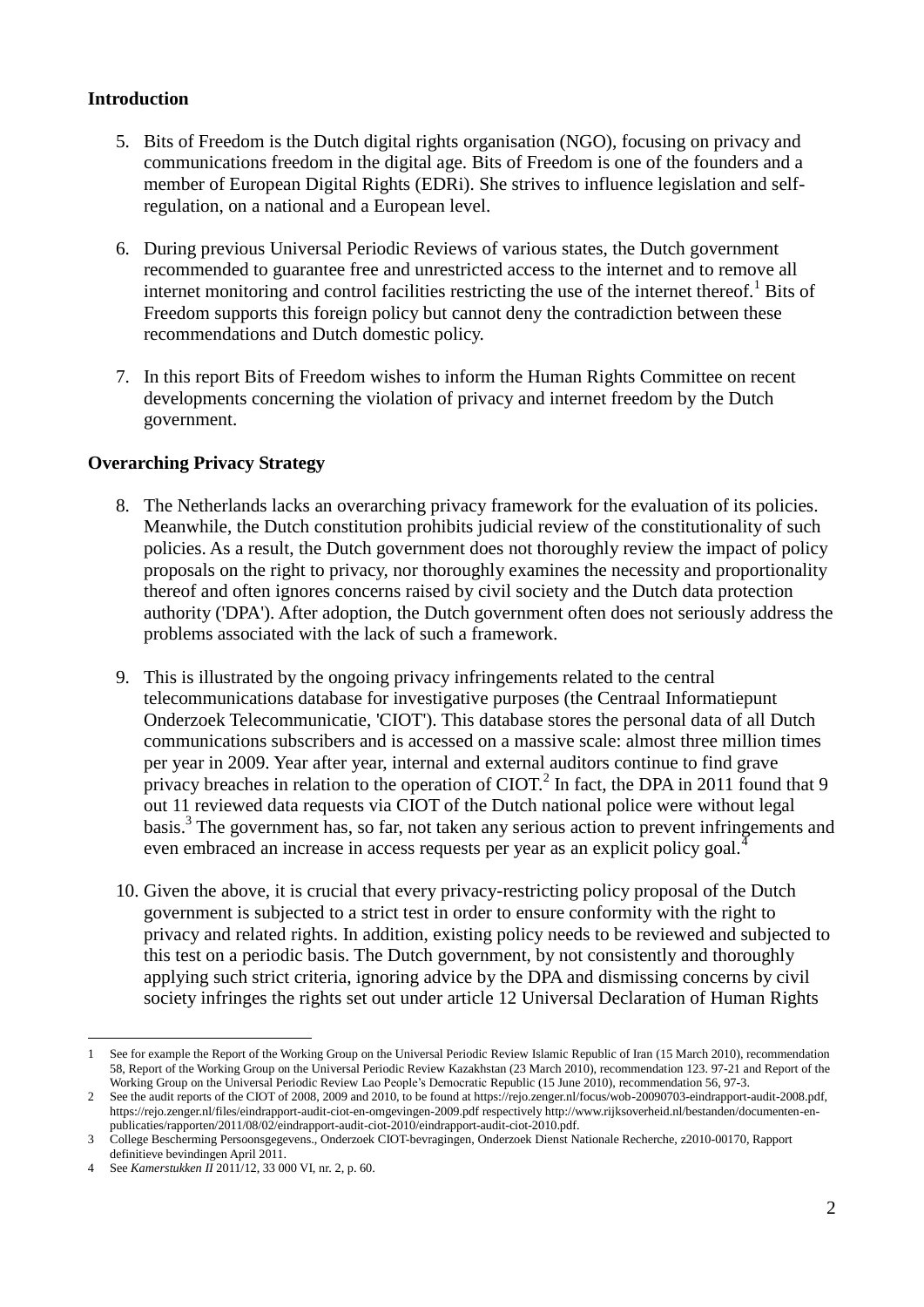(UDHR), article 17 International Covenant on Civil and Political Rights (ICCPR) and article 16 Convention on the Rights of the Child (CRC).

*11. We recommend the Human Rights Council to insist that the Netherlands develops a set of criteria for all policies restricting the right to privacy. These criteria should be applied to policy proposals and existing policy, and to enforcement measures. The set of criteria would have to ensure that each potential privacy restriction is necessary in a democratic society and proportionate towards a legitimate aim. The privacy risks and impact, not only of the policy in isolation, but also in relation to other policies, should be analysed in advance. All privacy infringing policies should be periodically reviewed and evaluated after implementation.*

## **Data retention**

- 12. In the Universal Periodic Review of 2008, the Netherlands was recommended to revise all anti-terrorism legislation to bring it in line with the highest human rights standards.<sup>5</sup> However, the Data retention-law (Wet bewaarplicht telecommunicatiegegevens<sup>6</sup>, the implementation of the Data retention Directive 2006/24/EC) is still in place. The Dutch law obliges telecommunication companies to store telephone- and internet traffic data, as well as the location data of mobile devices, of all their subscribers. These have to be stored for six months for internet data and for twelve months for telephone data, even though the European directive permits to restrict the duration for a period of six months. There are no exceptions in the Dutch law to protect the confidentiality of communications of attorneys, medics, journalists and other professionals for which confidential communications is simply a necessity. At this very moment, millions of Dutch citizens are the victim of this privacy interference: it can be assumed that the location or traffic data of a Dutch citizen in 2010 was stored every six minutes on average.7
- 13. This law is clearly not in line with the highest human right standards and a clear breach of the rights protected under article 12 UDHR, article 17 ICCPR and article 16 CRC. The UN Special Rapporteur on the Promotion and Protection of the Right to Freedom of Opinion and Expression concluded that the collection of information about individuals' online activities by States, constitutes a violation of Internet users' right to privacy, and undermines people's confidence and security on the Internet, thus impeding the free flow of information and ideas online.8 More specifically, it is no surprise that the European Data Protection Supervisor calls data retention the most privacy invasive instrument ever adopted by member states in the EU.9 European Constitutional Courts have indeed rejected the principle of blanket and indiscriminate telecommunications data retention out of hand (in Romania) or have firmly rejected the national implementation laws (in case of Germany, Cyprus, Bulgaria and in the Czech Republic). Moreover, cases against other national implementation laws are pending in Hungary and Ireland.10 Meanwhile, the Dutch government has failed to demonstrate the necessity and effectiveness of this law.

<sup>&</sup>lt;u>.</u> 5 Universal Periodic Review, Human Rights Council, 13 May 2008 A/HRC/8/31, recommendation no. 29.

Wet bewaarplicht telecommunicatie stb. 2009/333.

<sup>7</sup> CEPOS, Logningsbekendtgørelsen bør suspenderes med hendblik på retsikkershedsmæssig revidering, p. 4, 20 July 2010, based on official figures for 2008 from the Danish Ministry of Justice, http://www.cepos.dk/publikationer/analyser-notater/analysesingle/artikel/afvikling-afefterloen-og-forhoejelse-af-folkepensionsalder-til-67-aar-vil-oege-beskaeftigelsen-med-1370/.

<sup>8</sup> Report of the Special Rapporteur on the promotion and protection of the right to freedom of opinion and expression, 16 may 2011, par. 82.

<sup>9</sup> Conference 'Taking on the Data Retention Directive', Brussels, 3 December 2010, 'The moment of truth for the Data Retention Directive' by European Data Protection Supervisor Peter Hustinx.

<sup>10</sup> European Digital Rights, Shadow evaluation report on the Data Retention Directive (2006/24/EC), 17 April 2011, to be found at: http://www.edri.org/files/shadow\_drd\_report\_110417.pdf.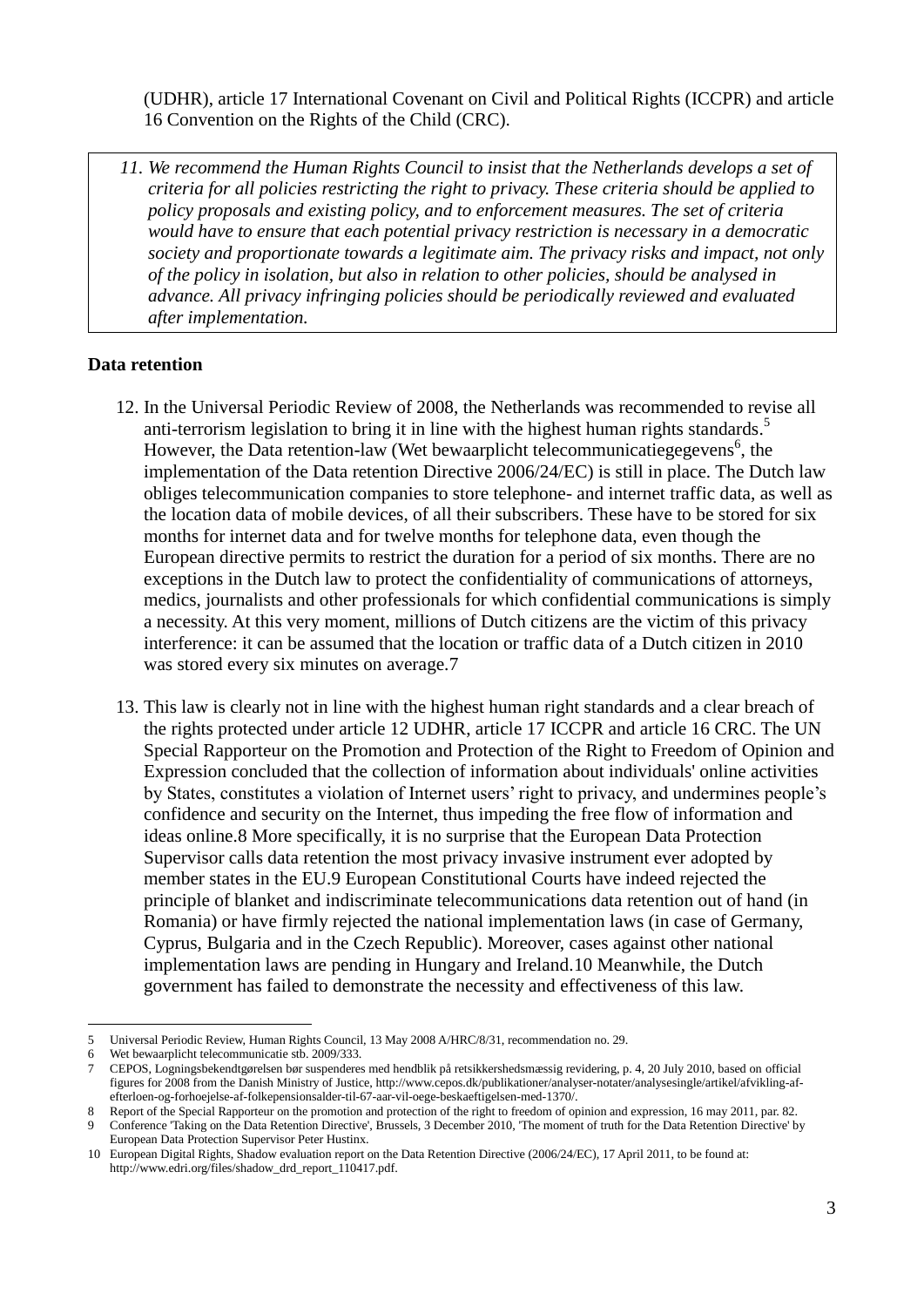- 14. Given the above, the Dutch government should have followed up on the recommendations of the Universal Periodic Review of 2008 and revoked its Data retention law. It should in the meanwhile have started an action against the European Commission to annul the Data Retention Directive because it is not in line with the right to privacy as set out in the international instruments mentioned above. It has failed to do so, however. Instead, it has repeatedly attempted to defend this blatant privacy violation, in the Dutch parliament and on a European level.11
- *15. We recommend the Human Rights Council to insist that the Netherlands (1) revokes the implementation of Directive 2006/24/EC, (2) refrains from obliging telecommunication providers to retain traffic and/or location data of its subscribers, and (3) takes action against the European Commission to annul the Data Retention Directive.*

## **Restriction of access to information and the monitoring and blocking of internet traffic**

- 16. Several policy proposals launched or facilitated by the Dutch government would ultimately lead to the restriction of access to information or even the monitoring and blocking of internet traffic and thus restrict the right to privacy (article 12 UDHR, article 17 ICCPR and article 16 CRC) and the right to freedom of expression (article 19 UDHR and article 19, paragraph 2, ICCPR).
- 17. Firstly, the Dutch government in 2010 launched draft legislation which would give the public prosecutor the authority to block access to information on the internet without judicial supervision.12 The lack of judicial supervision risks restricting access to lawful material or self-censorship. Despite very public opposition from civil society, the Dutch government has not revoked the draft.
- 18. In addition, the Dutch government in 2011 announced its new copyright policy.13 It intends to restrict the right to make a private copy from works distributed without authorisation of a copyrightholder. The measure is directed at a very private activity: downloading material from the internet in the privacy of one's own home. Ultimately, such a measure can only be enforced by monitoring the internet traffic of all internet users in order to effectively identify and block copyright infringing material.
- 19. The same policy also envisages allowing courts to order Internet Service Providers (ISPs) to block access to entire websites or services which facilitate copyright infringement. All measures, which could lead to the imposition of far-reaching monitoring or blocking obligations on internet service providers are fundamentally at odds with the right to freedom of expression, since these lead to overblocking and because such a measure has chilling effects. Depending on the implementation of these blocking orders, these could also require internet surveillance.
- 20. In addition, the government in the past years increasingly takes its recourse to facilitating public-private partnerships in order to introduce internet policy. This has a major drawback:

<sup>&</sup>lt;u>.</u> 11 See for example *Handelingen II* 15 juni 2011, 32185 and the analysis of the Dutch input on the effectiveness of the Data retention directive published on https://www.bof.nl/2010/12/16/waardeloze-inbreng-justitie-voor-europese-evaluatie-bewaarplicht/.

<sup>12</sup> See Conceptwetvoorstel versterking bestrijding computercriminaliteit, 28 July 2010, to be found at

http://www.rijksoverheid.nl/bestanden/documenten-en-publicaties/kamerstukken/2010/07/28/wetsvoorstel-versterking-bestrijdingcomputercriminaliteit/wetsvoorstel.pdf.

<sup>13</sup> *Kamerstukken II* 2011/12, 29 838, nr. 29.